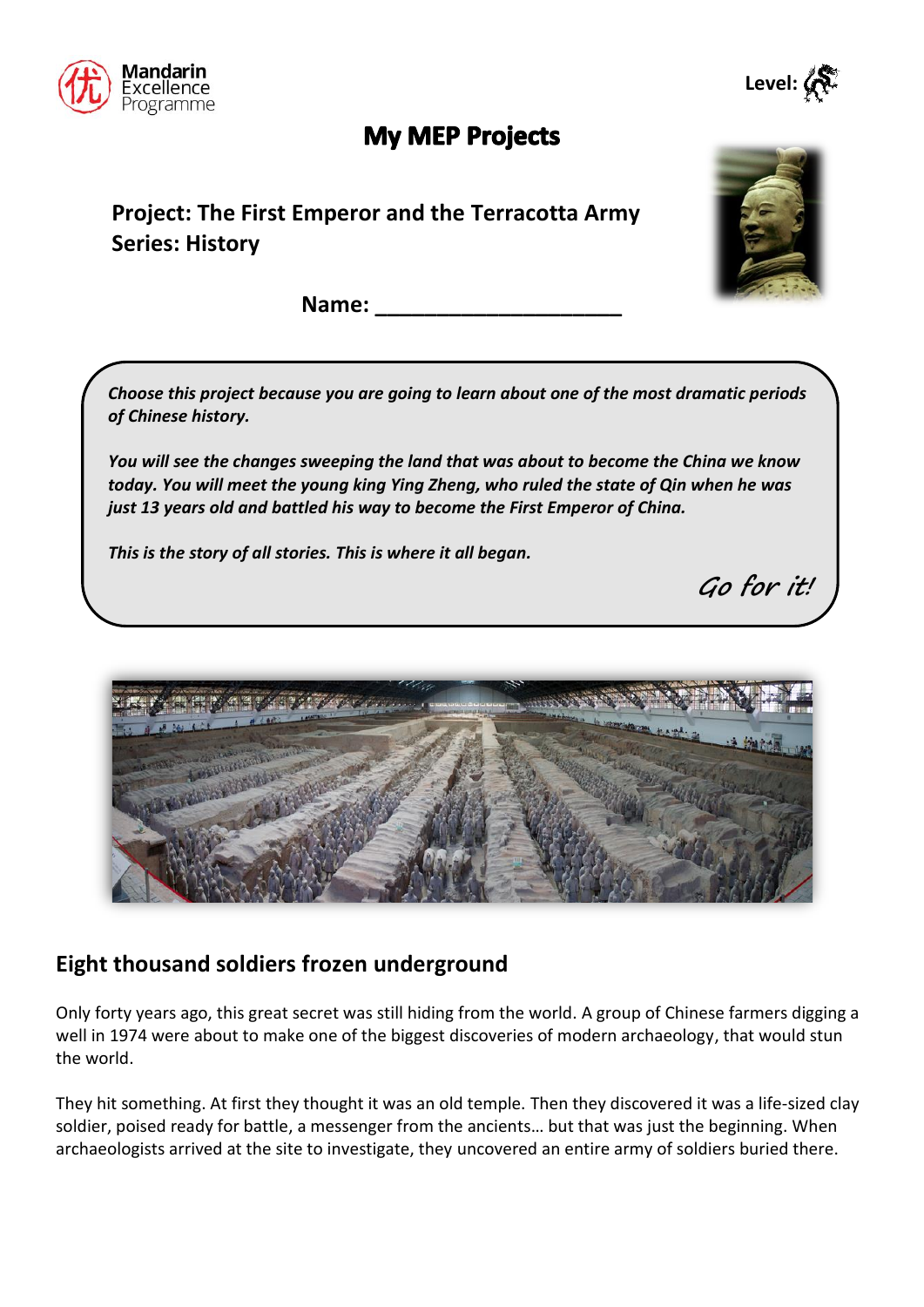What was the purpose of this vast replica army, and what sort of person could be behind its creation? To answer this, we need to go on a journey back to the Qin Dynasty (221-207 BC) to get to know the man who unified China. He was none other than the fascinating Qin Shi Huangdi – the First Emperor of China …

## **1. Driven by the dream of one nation**

As you will see from the documentary you are about to watch, Ying Zheng, who became emperor at the age of thirteen, was a remarkable character. He was terrifying as well and he certainly knew what he wanted. Not only did he establish the Chinese Empire and create the Terracotta Army, but he was also behind the construction of another world wonder: the Great Wall of China, about which there is a separate MEP Project.

This is a long documentary and you will only watch two sections for this Project. The exact minutes will be provided. If you wish to watch more after completing the project, you may.



Watch carefully as you will need to answer questions for the quiz on the next page. You might like to take notes to help you, or read the questions first and pause the video to write down your answers.

## **First watch this section and answer the questions below:**

# **00:00 to 22:21**

Go to the web page in the box below to find the documentary *The First Emperor of China*:

<https://www.youtube.com/watch?v=Yb1CcvqJ0gc>

### *Quiz, Part 1*

- 1. It is rumoured that inside the emperor's mausoleum (tomb), a special type of liquid flows. Can you name it?
- 2. Much of what we know about the First Emperor comes from the writings of a man called Sima Qian. What type of writer was he? **Tip**: 历史
- 3. How many different pits have been discovered?
- 4. As soon as Ying Zheng was proclaimed King of Qin, two people close to him started plotting. Who were they?
- 5. Who was Li Si?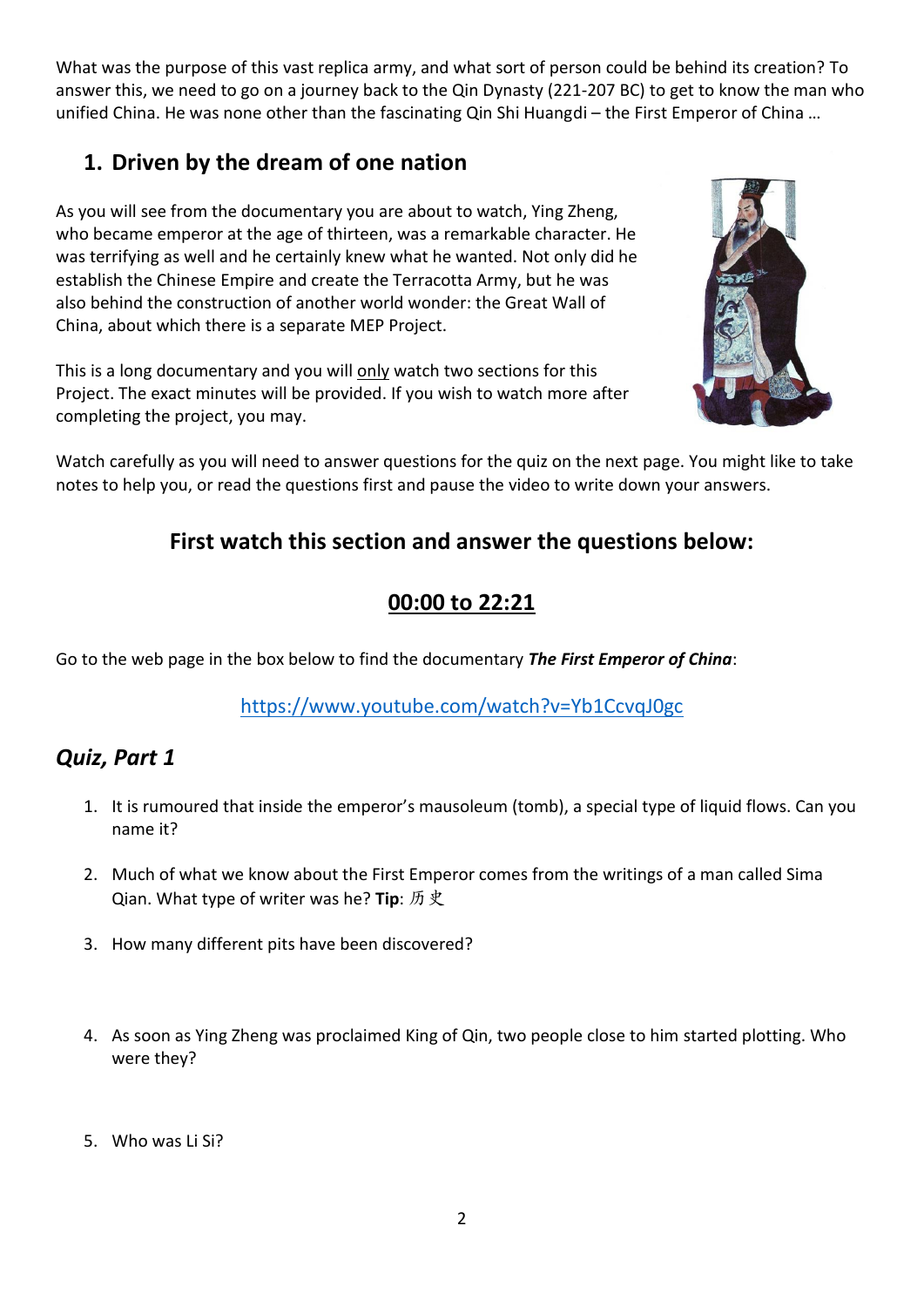- 6. What sort of ideas did Li Si inspire the young king with?
- 7. How would you describe Ying Zheng as a military leader, based on the battle with the State of Zhao?
- 8. What can historians learn from the Terracotta Army about the actual Qin army?
- 9. What is special about the sword that was found and how could such swords have given the Qin army a tactical advantage?

#### **When you have answered questions 1-9, jump to this section:**

#### **38:58 to 54:52**

#### *Quiz, Part 2*

- 10. How many states has Qin conquered at the start of this section?
- 11. The two diplomats from the state of Yen (Yan) appeared to bring peace. What was their real motive?
- 12. What did Ying Zheng, King of Qin, become paranoid (afraid) about?
- 13. How did the King of Qin hope that the Terracotta Warriors would help him?
- 14. What could be the reason why stone armour was buried near to the emperor's tomb?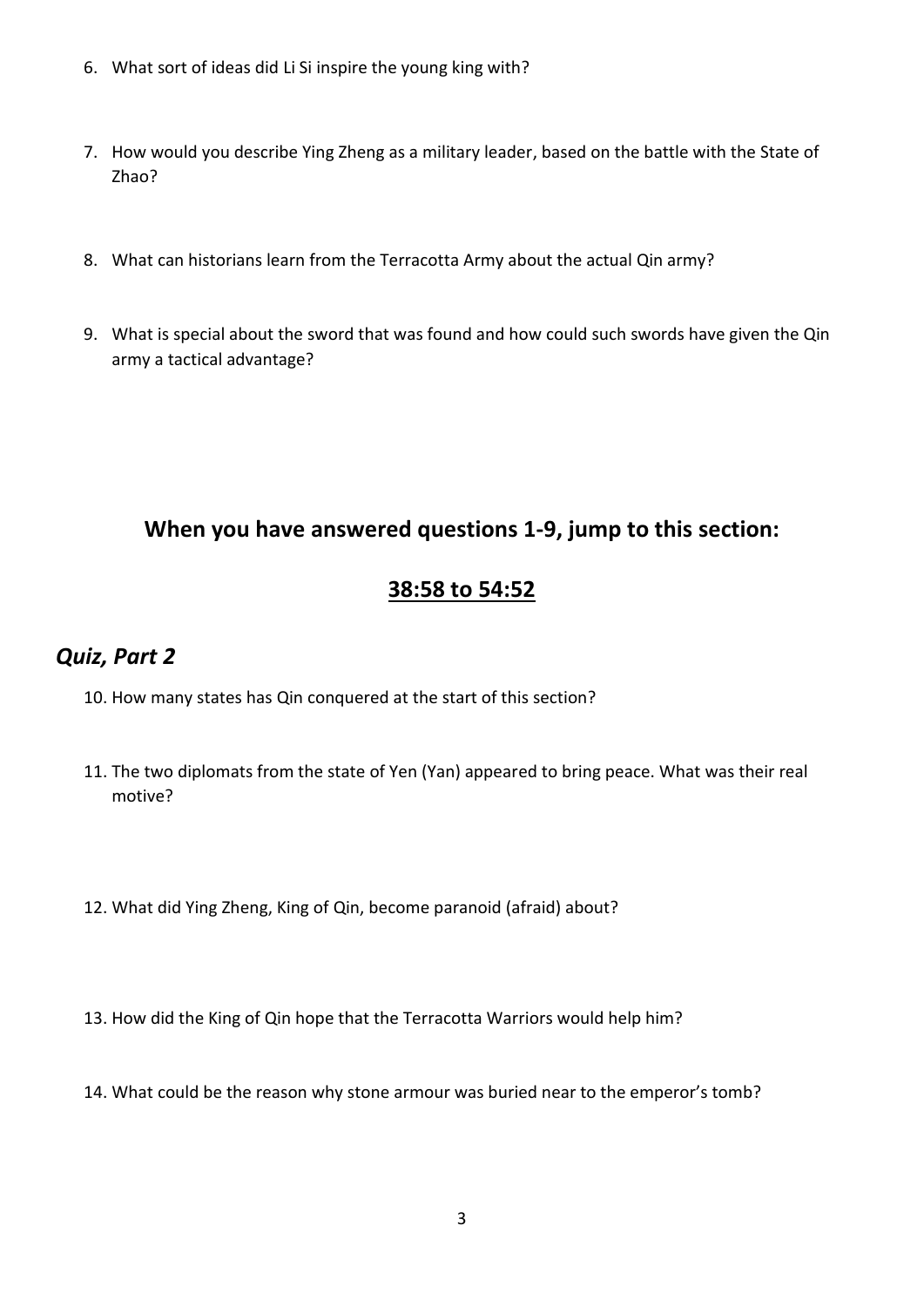- 15. How old was Ying Zheng in 221 BC when Qin had conquered all neighbouring states and the Chinese empire was formed?
- 16. What was the emperor crowned with?

**Task 1 complete** ⊀≿

### **2. Your verdict on the man?**

For centuries, Chinese people have argued about whether Ying Zheng was a good or cruel ruler. Now it's time for you to add your views to that discussion under the three categories below. Before you do, here are a few more details about the First Emperor's rule:



**Task 2 complete**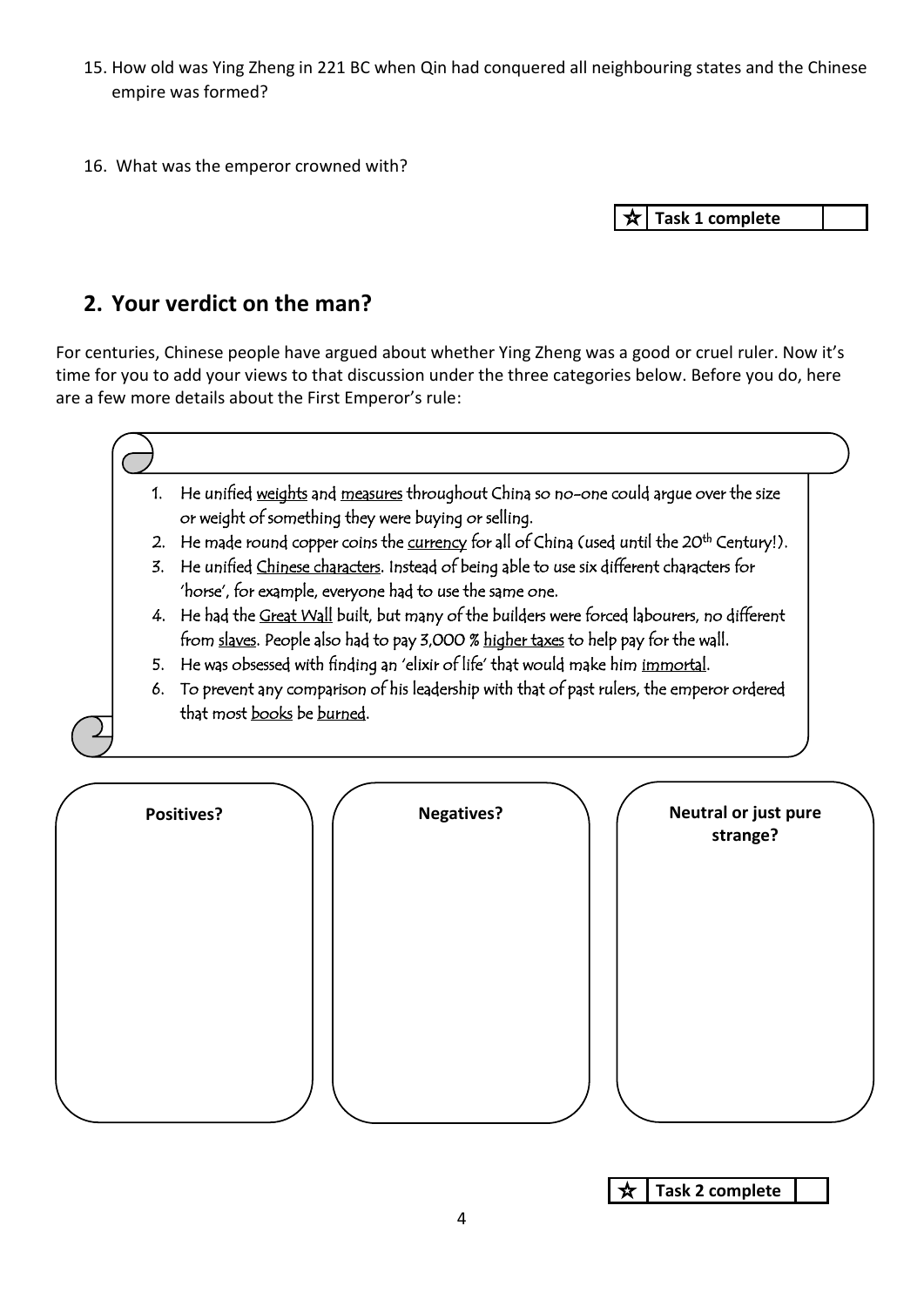#### **3. The awesome Chinese name of the First Emperor**

As you heard at the end of the last section of the film, when Ying Zheng was crowned emperor, he gave himself a very majestic title that shows he saw himself as a lot more than an average mortal. For this task, first take a look at the cool characters of the title Ying Zheng used:

秦始皇帝

3.1 Using Pleco, MDBG or a paper dictionary, look up the English meanings of each character and complete the grid below. Pinyin is provided to help you.

| Character | Pinyin | <b>English</b> |
|-----------|--------|----------------|
| 秦         | Qín    |                |
| 始         | shǐ    |                |
| 皇         | huáng  |                |
| 帝         | dì     |                |

3.2 Now look up what  $\hat{\mathbb{1}}$  combined with  $\hat{\mathbb{1}}$  (huángdì) is translated as in English.

Answer:

3.3 By now you might have an idea of how the name 'China' was born and why it sounds the way it does. If so, write your answer here (tip: use your knowledge of how **q** in pinyin is pronounced):

Answer:

3.4 You have just looked up 始 shǐ. In modern Mandarin it is often combined with  $H$  kāi as in  $H$  th, meaning 'to start'. Translate these sentences as best you can into English:

| 我想开始吃。English: |  |
|----------------|--|
|                |  |

老师想开始上课。**English**: \_\_\_\_\_\_\_\_\_\_\_\_\_\_\_\_\_\_\_\_\_\_\_\_\_\_\_\_\_\_\_\_\_\_\_\_\_\_\_\_\_\_\_\_\_\_\_\_\_\_\_\_\_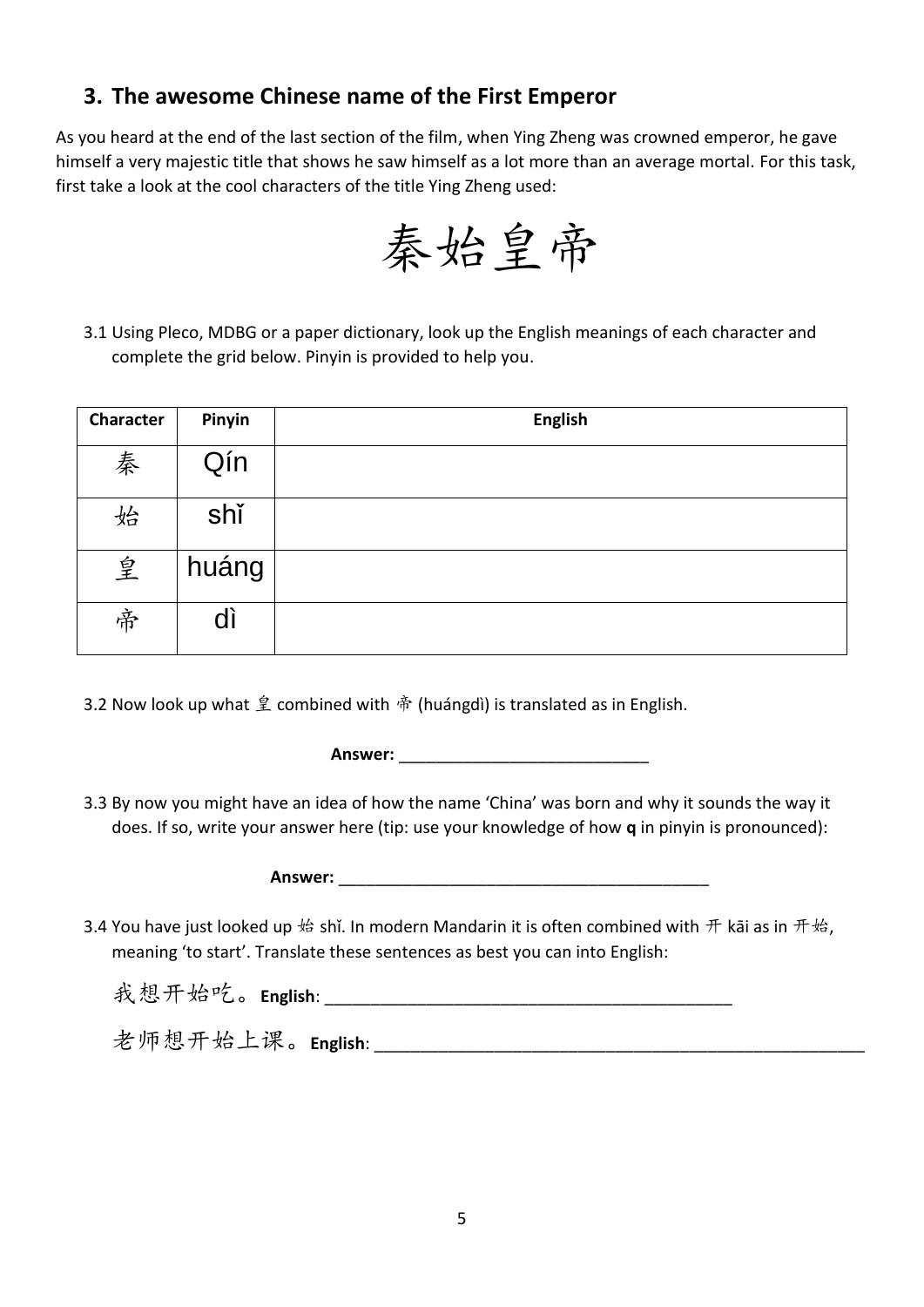3.5 Write out 秦始皇帝 a few times in the boxes below, trying to use the correct stroke order.

| 秦<br>Qín        |  |  |  |  |  |
|-----------------|--|--|--|--|--|
|                 |  |  |  |  |  |
| 始               |  |  |  |  |  |
|                 |  |  |  |  |  |
| 皇<br>huáng<br>帝 |  |  |  |  |  |
|                 |  |  |  |  |  |
|                 |  |  |  |  |  |
| dì              |  |  |  |  |  |

**Task 3 complete**  $\star$ 



**4. Explore this interactive page about the Terracotta Army:**  <http://www.dkfindout.com/us/history/ancient-china/terra-cotta-army/> *Tip: click on the flashing dots*

**Task 4 complete**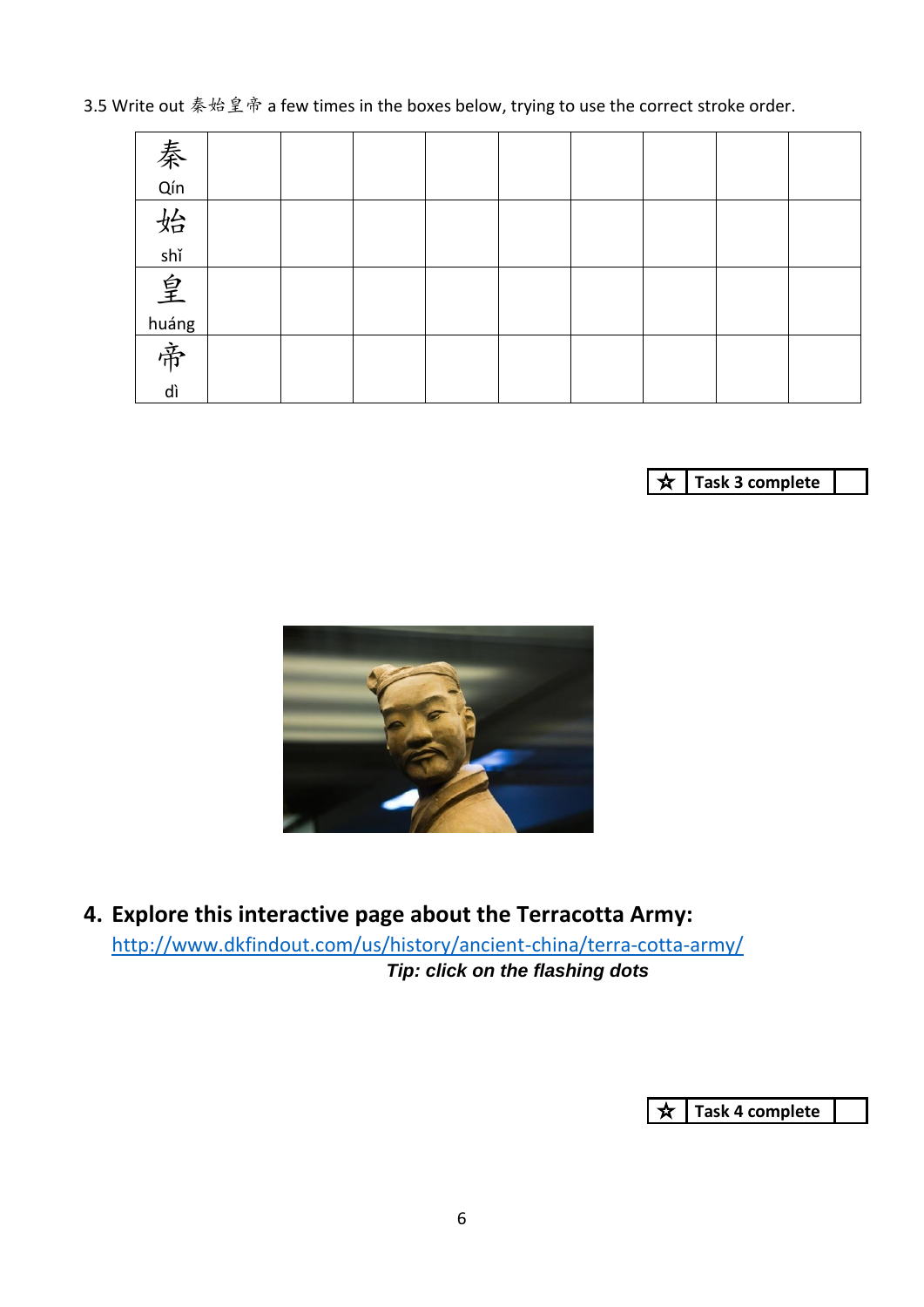### **5. Terracotta Army in Chinese**

The Chinese for Terracotta Army is 兵马俑 bīng mǎ yǒng.

兵 means 'soldier' (it can also mean 'weapon'). This character looks and sounds a little like another one you might have learned. **Clue**: it's in a word for a sport. When you've tried to work out which sport, write it out below in English **and** Chinese, then check your answer on the next page.

Which sport?

Now look up the other two characters in Terracotta Army. Explain why you think they are used?

| 马 mǎ   | <b>Explanation:</b> |  |
|--------|---------------------|--|
| 俑 yǒng | <b>Explanation:</b> |  |

**Task 5 complete**

# **6. So where in China are the** 兵马俑?

The Terracotta Army is located at the edge of the historic city of Xi'an, which is the capital of Shaanxi Province. Xi'an is a lovely name. Let's take a look at it! It's written as  $E\oplus \mathcal{F}$ . Both characters are spoken in the high-pitched first tone: Xī'ān. Can you say it?

西 means 'West' or 'western'. You may recognise it from another word you have learned … ?

Used in 东西 it means 'thing' (买东西 = buy things, shopping), but here it means 'western' (just as 东 from 东西 means 'East' or 'Eastern'!).

6.1 Looking at the character  $\hat{\mathcal{F}}$  an, can you figure out why it could mean 'peace' or 'safety'?

Answer:

6.2 How could you translate the name 西安 in a poetic way? Answer: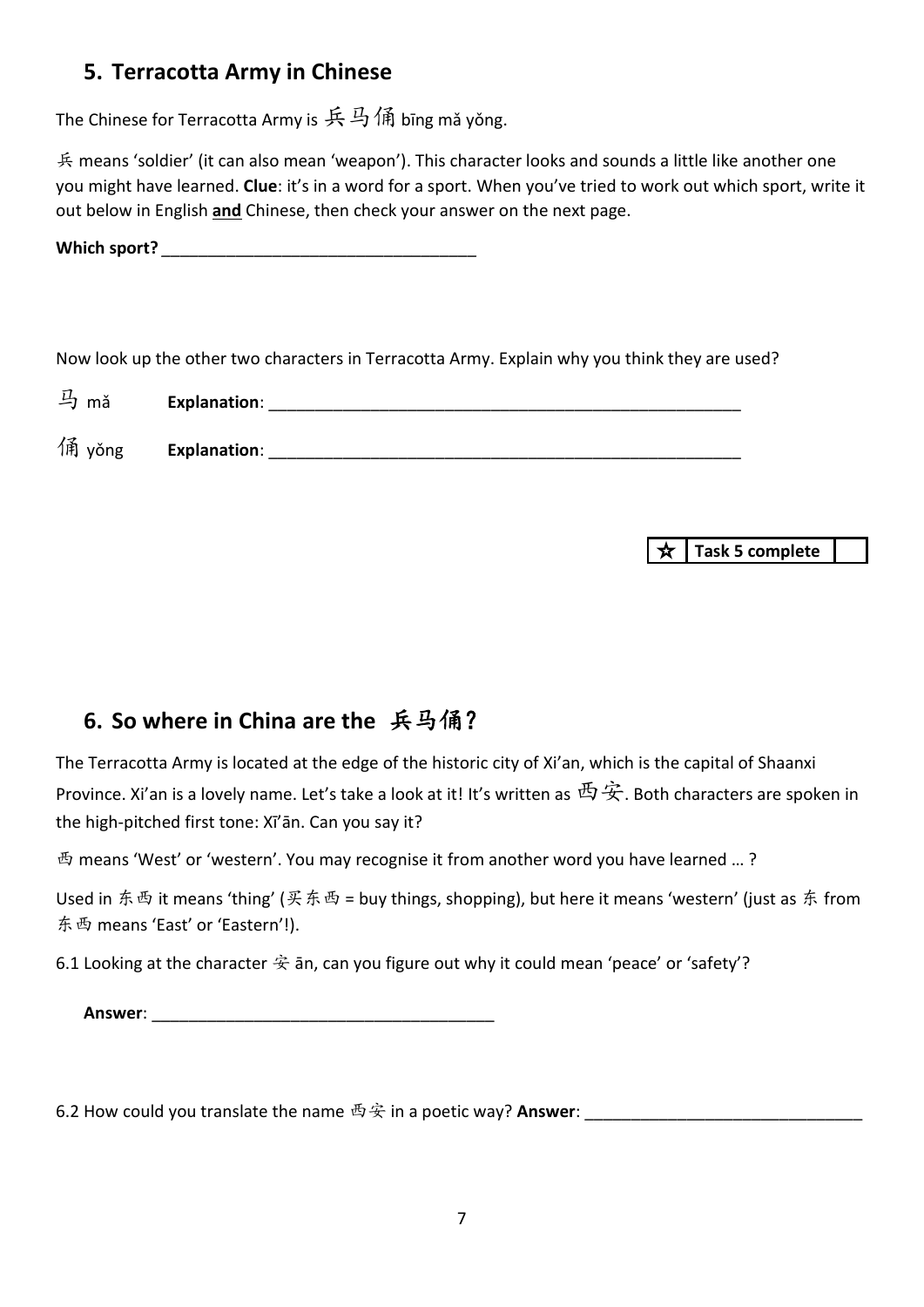6.3 Using a map, find the city of Xi'an. Put a dot on the map of China below where Xi'an is located and, drawing a line, label it with the characters 西安. You can add the label for the 兵马俑 as well if you like.



**Task 6 complete**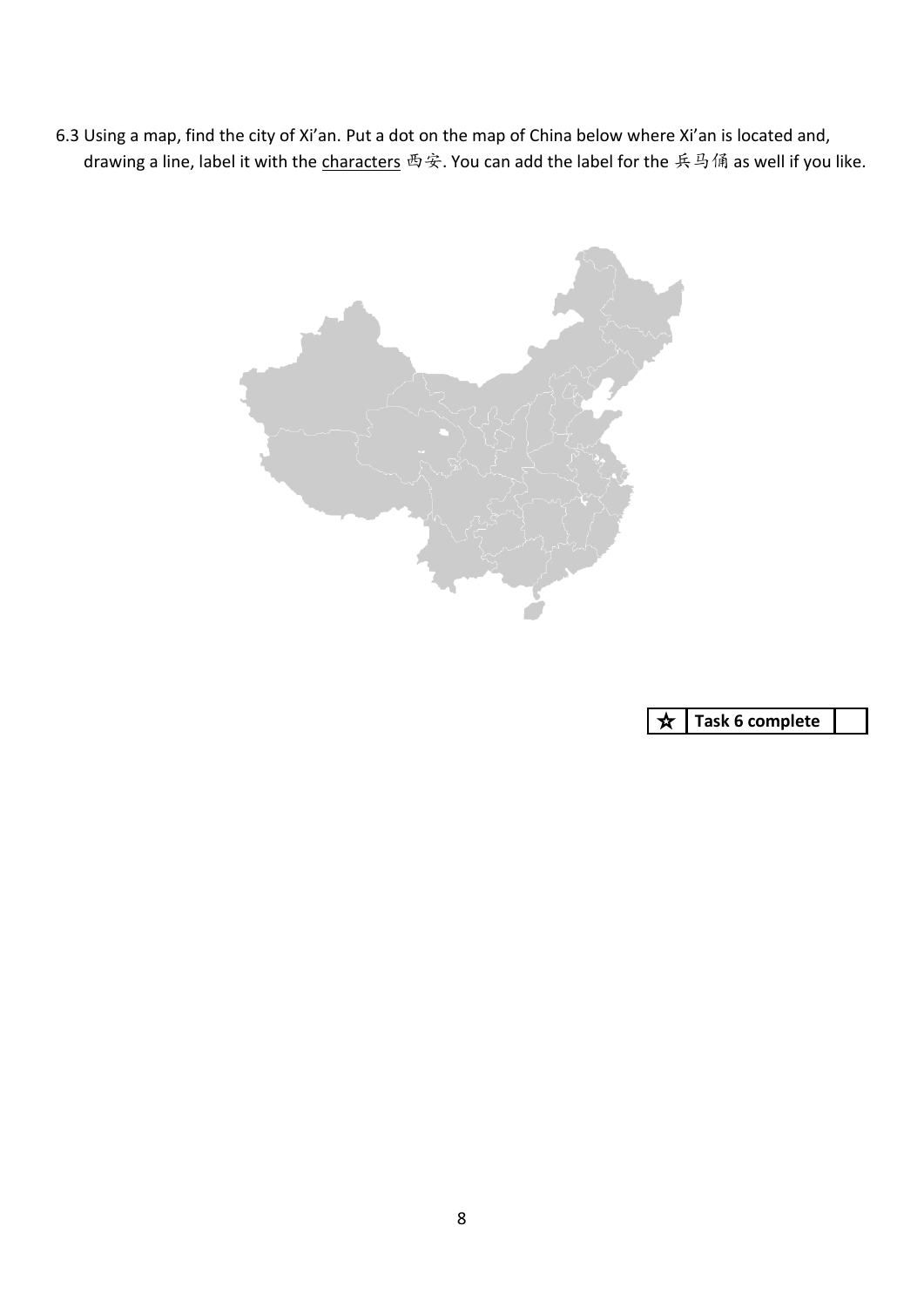### **7. Sketching a warrior**

This is an optional task. Search Google Images for 'Terracotta Army' or 'Terracotta warrior', choose a picture of a soldier and sketch it in the space below. Make sure you add the title 兵马俑 in clear, neat characters. (If you wish, use a separate sheet and attach it to your project.)

*Extension task*: Why not do some more research and colour your figure as the original warriors were painted and add the Chinese characters for the different colours. **OR:** Look up the Chinese for different parts of the body and label them on your warrior in Chinese.

|  | $\star$   Task 7 complete |
|--|---------------------------|
|--|---------------------------|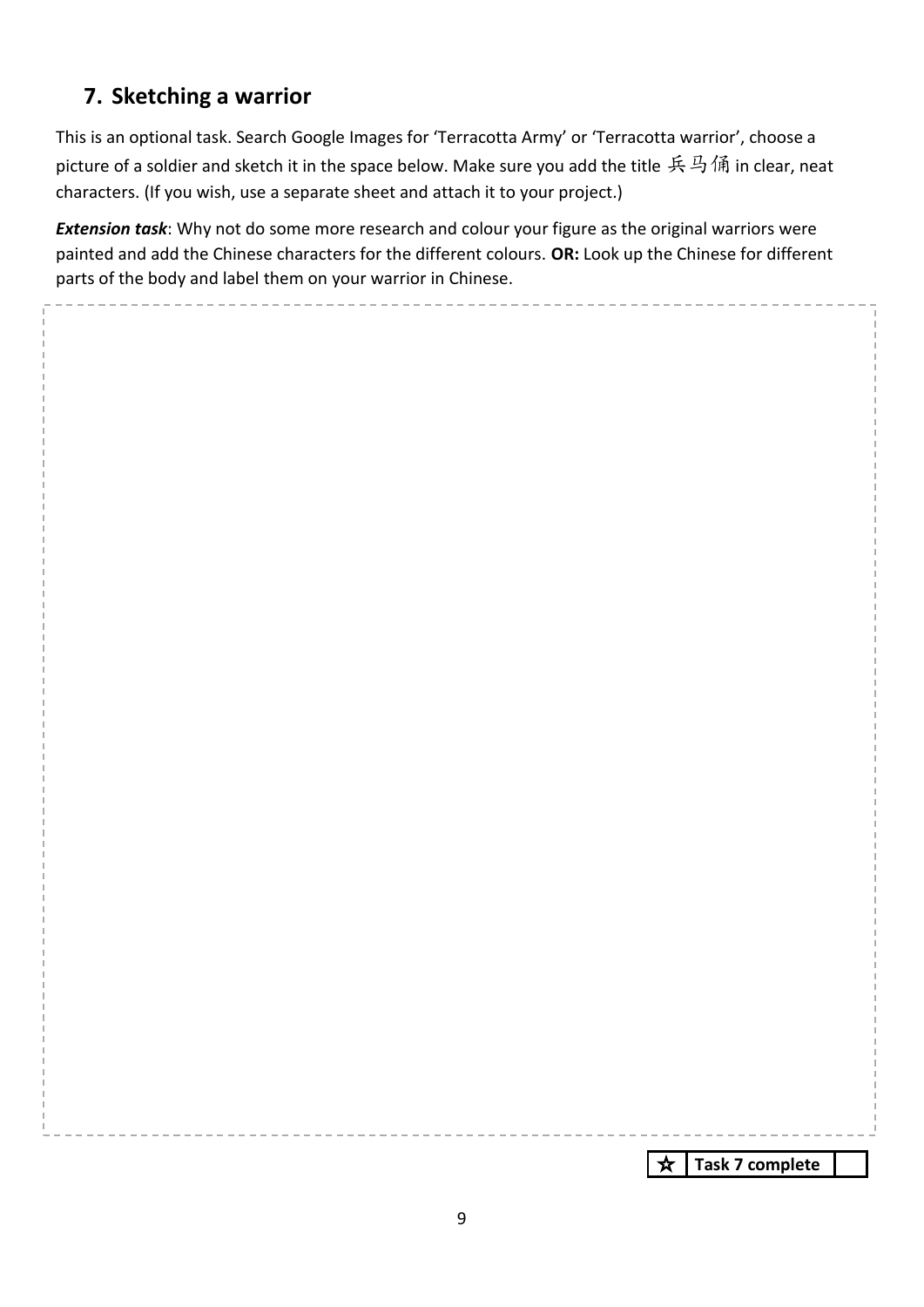## **8. The incredible uses of** 的

You probably already know about using 的 to show the possessive, when something **belongs** to somebody: 我的 my, 你的 your, 她的 her, 他的 his, 我们的 our.

Well, 的 is an amazing little helper when it comes to **describing** things as well. Here are some examples:

很好的老师 A very good teacher

好喝的果汁 Tasty fruit juice

不忙的人 A 'not-busy' person, or, people who are not busy

Can you see what type of word always comes after 的 in these sentences? It's a noun, a 'thing word'.

Now have a look at the words before 的. What are they? They are adjectives or 'describing words'.

#### *Don't worry if this is a bit difficult at first. It becomes easy, and it's going to be soooooooo useful for your Chinese!*

Think of it this way:

**Everything that comes before** 的 **describes the thing that comes after** 的**, so the order is:**

**Adjective +** 的 **+ noun**

8.1 Can you translate this next one on your own? **Tip**: 有趣 yǒu qù = interesting, fascinating

秦始皇帝是一个很有趣的人。

Qín shǐ huáng dì shì yí gè hěn yǒu qù de rén.

**Answer**: \_\_\_\_\_\_\_\_\_\_\_\_\_\_\_\_\_\_\_\_\_\_\_\_\_\_\_\_\_\_\_\_\_\_\_\_\_\_\_\_\_\_\_\_\_\_\_\_\_\_\_\_\_\_\_\_\_\_\_

8.2 Now try completing the missing blocks in the sentence below which needs to read (in Chinese), 'China has a very long history.'

中国 很长(cháng = long) 历史。

8.3 Lastly, if 红色 hóngsè means 'red', and 上衣 shàngyī means 'jacket', how would you use 的 to say 'red jacket' in Chinese?

Answer:

**Task 8 complete**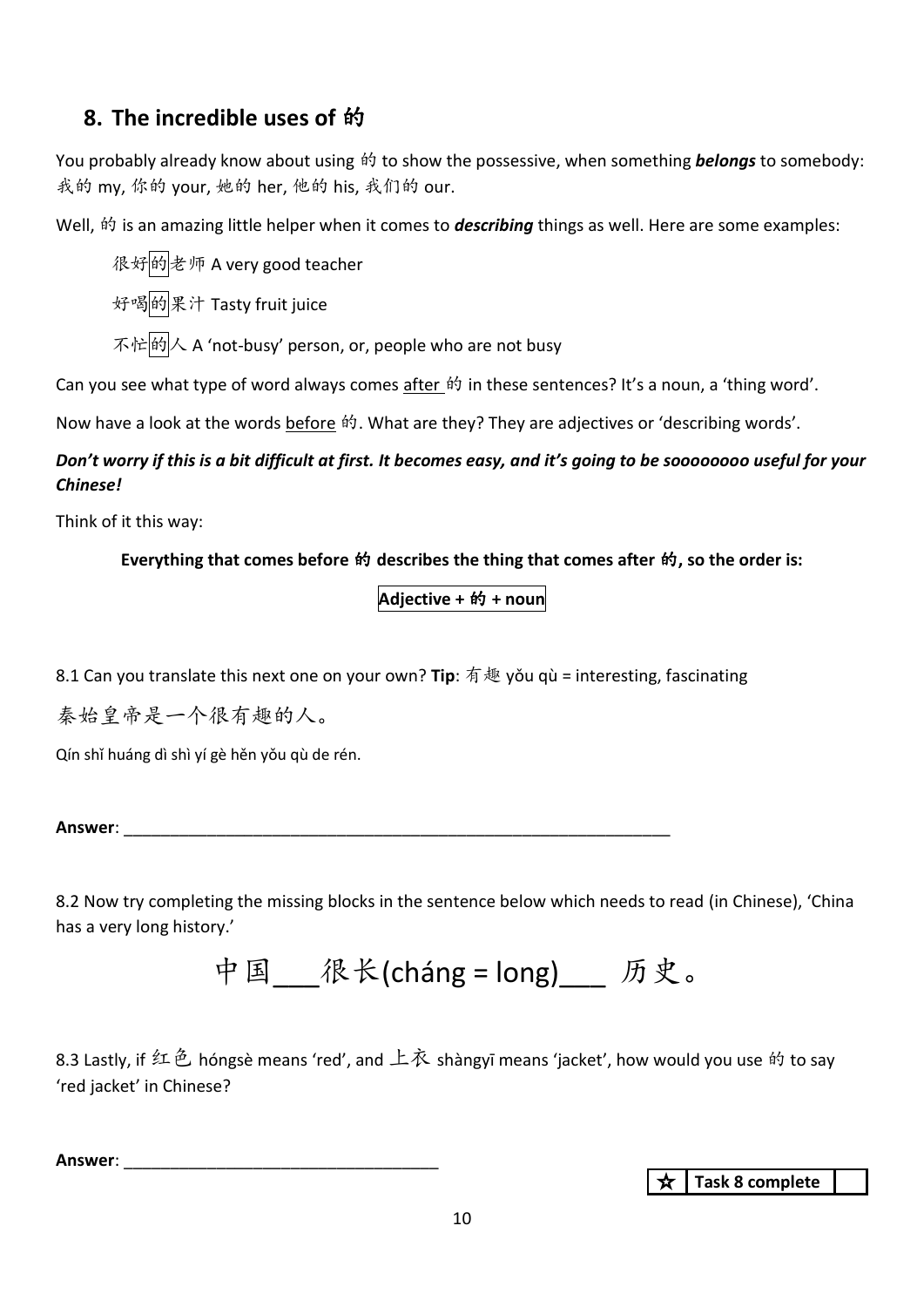

#### **Your Achievements**

Congratulations on completing 1 MEP Project!

- You now have a valuable understanding of how the Chinese empire was formed.
- You know about the unique character of Ying Zheng, King of Qin and then Emperor of China. You also know about some of the changes he made. For example, by introducing one standard for Chinese characters, people from different regions of China could understand each another through writing.
- You know why the Terracotta Army was created.

List your three most 'amazing facts' about the Terracotta Army and/or Qin Shi Huangdi's tomb:



Now, reward yourself by watching this sweet animation about the Terracotta Army:

<https://www.youtube.com/watch?v=mP5p4QbvPtc>

Finally, scientists have just made a new discovery that has completely challenged the question of who actually built the Terracotta Army. If you are interested, have a read of the newspaper article from *The Independent* on the next page!

> 11 *you will collect 1 Badge!If your teacher signs you off,*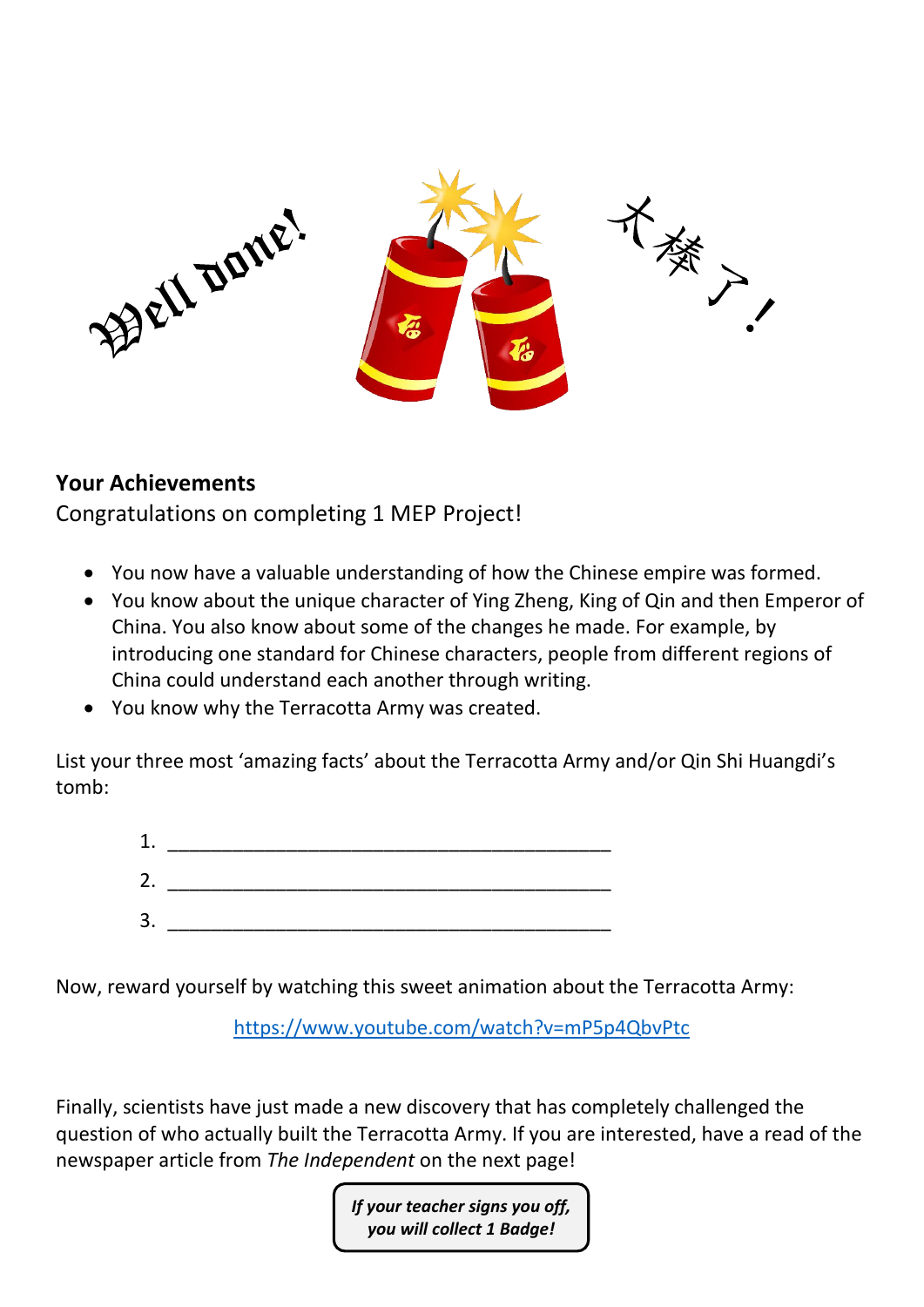Article from *The Independent* on Wednesday 12 October 2016, b[y Ian Johnston,](http://www.independent.co.uk/author/ian-johnston) Science Correspondent

## **Ancient Greeks may have built China's famous Terracotta Army – 1,500 years before Marco Polo**

#### *'We have discovered something more important even than the Terracotta Army,' says Chinese archaeologist*



The Terracotta Army discovered in 1974 near Xi'an *Getty Images*

Ancient Greeks artists could have travelled to China 1,500 years before Marco Polo's historic trip to the east and helped design the famous Terracotta Army, according to new research.

The startling claim is based on two key pieces of evidence: European DNA discovered at sites in China's Xinjiang province from the time of the First Emperor in the Third Century BC and the sudden appearance of life-sized statues.

Before this time, depictions of humans in China are thought to have been figurines of up to about 20cm.

But 8,000 extraordinarily life-like terracotta figures were found buried close to the massive tomb of China's First Emperor, Qin Shi Huang, who unified the country in 221BC.

The theory – outlined in a documentary, The Greatest Tomb on Earth: Secrets of Ancient China, to be shown on BBC Two on Sunday – is that Shi Huang and Chinese artists may have been influenced by the arrival of Greek statues in central Asia in the century following Alexander the Great, who led an army into India.

But the researchers also speculated that Greek artists could have been present when the soldiers of the Terracotta Army were made.

One of the team, Professor Lukas Nickel, chair of Asian art history at Vienna University, said: "I imagine that a Greek sculptor may have been at the site to train the locals."

Other evidence of connections to Greece came from a number of exquisite bronze figurines of birds excavated from the tomb site. These were made with a lost wax technique known in Ancient Greece and Egypt.

There was a breakthrough in sculpture particularly in ancient Athens at about the time when the city became a democracy in the 5th century BC.

Previously, human figures have been stiff and stylised representations, but the figures carved on the Parthenon temple were so life-like it appeared the artists had turned stone into flesh. Their work has rarely been bettered – the techniques used were largely forgotten until they were revived in the Renaissance when artists carved statues in the Ancient Greek style, most notably Michelangelo's David.